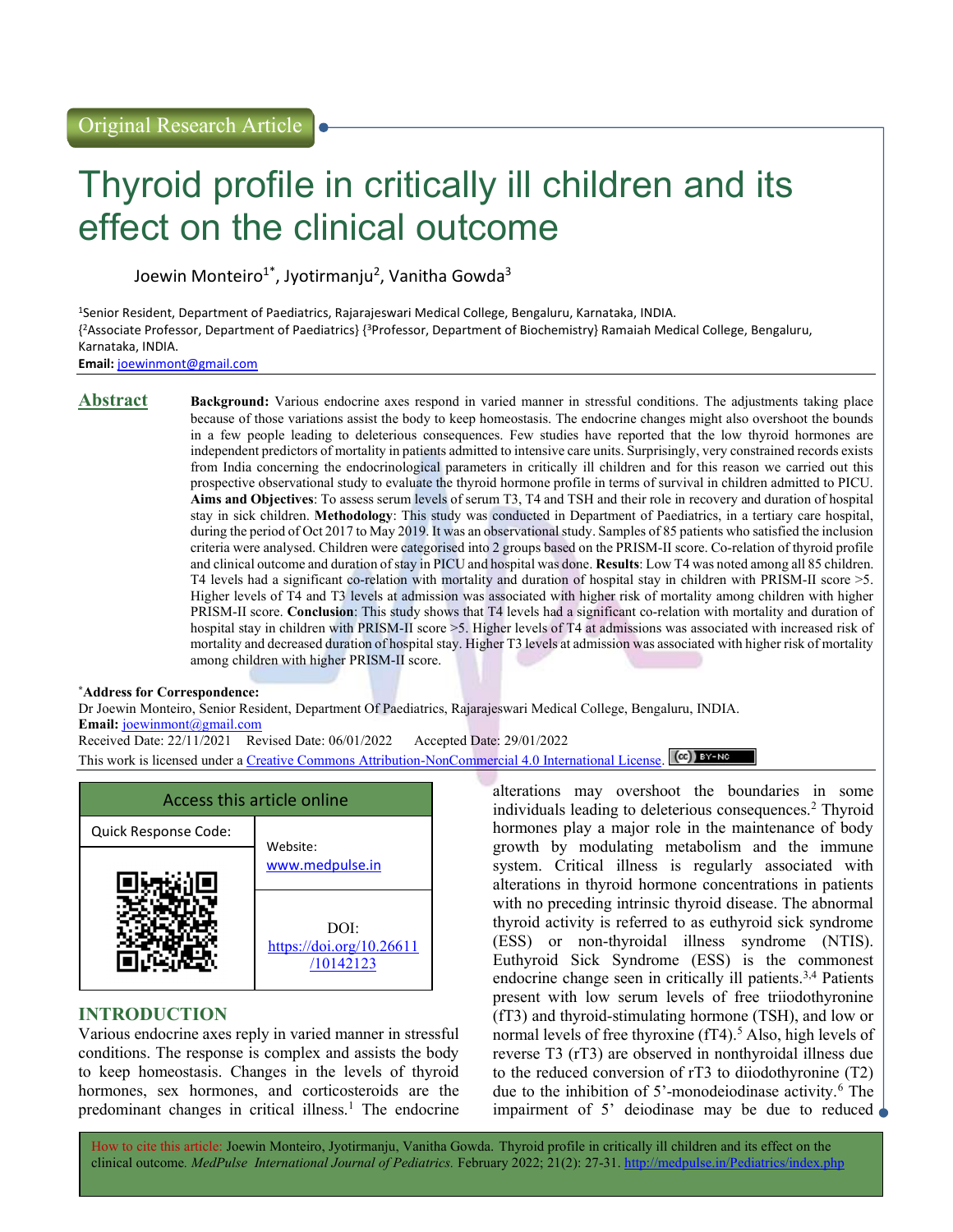availability of the enzyme co-factor glutathione due to reduced intake of carbohydrates.<sup>7</sup> Stress induced elevated steroids in the body also inhibit T4 to T3 conversion.<sup>8</sup> Serum T4 is reported to fall in proportion to severity of illness. The magnitude of T4 level decrease was found to correlate with patient's outcome in many studies. Few studies have reported that the low thyroid hormones are independent predictors of mortality in patients admitted to intensive care units. Surprisingly, very constrained records exists from India concerning the endocrinological parameters in critically ill children and hence we performed this prospective observational study to assess the thyroid hormone profile in relation to survival in children admitted to PICU.

OBJECTIVES: 1. To assess serum levels of serum T3, T4 and TSH and their role in recovery and duration of hospital stay in sick children. 2. Correlate the initial levels of serum T3, T4 and TSH with mortality (if any) in these children.

## METHODOLOGY

After clearance from the ethical committee and due consent from the parents, consecutive paediatric patients aged between 1 month to 18 years admitted to PICU at MS Ramaiah Medical college Hospital fulfilling the inclusion criteria were recruited into the study. This study was conducted between October 2018 to May 2020. Critically

ill was defined as any child who on initial admission had a PRISM-II score of  $\geq$ 5. Children with records of previous thyroid illness/ on iodine containing drugs/ family history of thyroid ailments have been excluded from the study. 3ml of blood was collected soon after admission, with due aseptic precautions in plain vacutainer tubes. Serum TSH, Serum T3 and Serum T4 were measured by enzyme linked immunosorbent assay[ELISA] method, using ELISA kits manufactured by Calbiotech on the ELISA Reader. The reference ranges used were provided by the ELISA Kit manufacturer. Other investigations like CBC, SGOT, SGPT, Serum Albumin, Serum Electrolytes and Serum Creatinine that were a part of the management protocol for all critically ill cases were done using automated analysers-Roche COBAS 6000 analyser in the clinical Biochemistry Section. Serum T3, T4 and TSH of all subjects were assessed. Correlation between Serum thyroid levels and clinical diagnosis of the patients was studied. Any relation between the serum thyroid levels (T3, T4 and TSH) and clinical outcome was looked for. All the quantitative variables were summarized using descriptive statistics such as mean and standard deviation. All the qualitative variables were summarized using frequency and percentage. Statistical analysis was done using Fisher Exact test. p value of  $\leq 0.05$  was considered statistically significant.

#### **RESULTS**

This study was conducted at M S Ramaiah Hospital during the period of Oct 2017 to May 2020. 100 critically ill children out of 985 who were admitted to RMCH PICU and met the criteria were enrolled into the study. 15 samples were excluded in view of inadequate samples and sampling error. A total of 85 samples were analyzed at the end of the study. Patients were divided into 2 groups based on PRISM-II score.

PRISM-II Patients with PRISM-II score of  $\leq$ 5 were put in group 1 and  $\geq$ 6 were put in group 2.



MedPulse International Journal of Pediatrics, Print ISSN: 2579-0897, Online ISSN: 2636-4662, Volume 21, Issue 2, February 2022 Page 28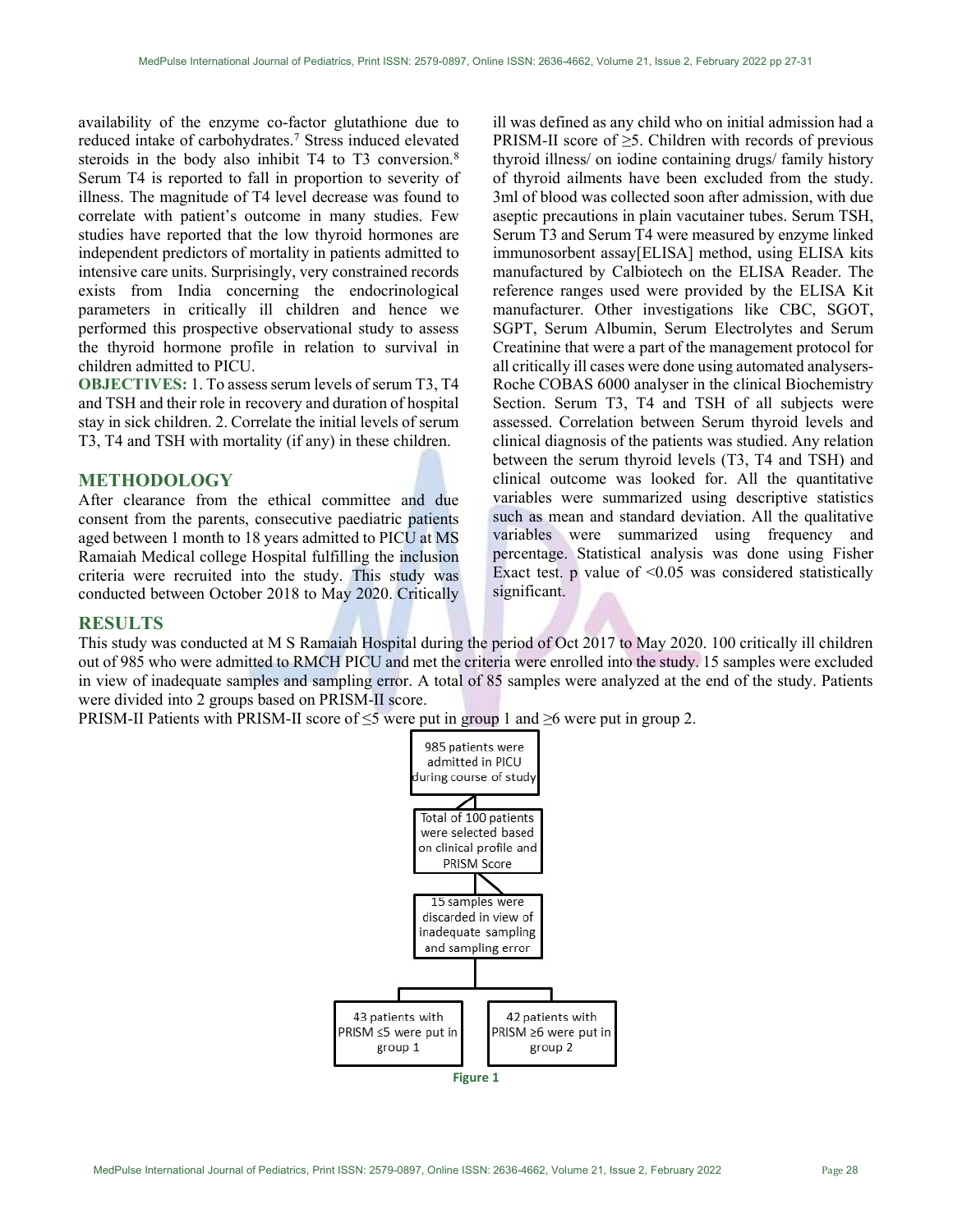| <b>Table 1:</b> Showing distribution of cases according to the age interval |    |         |         |            |  |  |
|-----------------------------------------------------------------------------|----|---------|---------|------------|--|--|
| <b>Age in Months</b>                                                        | N  | Group 1 | Group 2 | Percentage |  |  |
| $1 - 12$                                                                    | 22 | 13      |         | 26         |  |  |
| $13 - 60$                                                                   | 28 | 10      | 18      | 33         |  |  |
| 61-120                                                                      | 17 | 14      | 3       | 20         |  |  |
| 121-216                                                                     | 18 | 6       | 12      | 21         |  |  |
| Total                                                                       | 85 | 43      | 47      | 100        |  |  |

Children aged between 1 month to 18 years were included in the study. They were further divided into following age intervals

Out of 85 children between age group of more than 1 month to 15 years studied, 22 (26%) were between 1month – 1year, 28 (33%) were between 1-5 years, 17 (20%) were between 6-10 years and 18 (21%) were between 11-18 years. Among 85 children 25 (29.4%) had CNS involvement, 18 (21.2%) had respiratory system involvement, 9 (10.6%) had gastrointestinal involvement, 3 (3.5%) each had cardiovascular and endocrinal involvement. Of the 85 patients admitted 61 patients were discharged, 11 went against medical advise and 13 deaths were noted. Among 85 patients 72 had low TSH levels and 13 had normal TSH levels, 19 had low T3 levels and 62 had normal T3 levels. TSH among group 1 was low in 38 children and normal in 5 children. T3 among group 1 was low in 3 children, normal in 23 and high in 2 children. TSH among group 2 was low in 34 and normal in 8 children. T3 among group 2 was low in 11, normal in 29 and high in 2 children. All 85 children had low T4 levels. There was no statistically significant difference between T3, T4, TSH levels among 2 groups.

| Table 2: Thyroid Profile of patients |        |            |                     |                |                   |       |  |  |
|--------------------------------------|--------|------------|---------------------|----------------|-------------------|-------|--|--|
|                                      |        | Group 1    | <b>IQR</b>          | <b>Group 2</b> | <b>IQR</b>        | P     |  |  |
|                                      |        | $N=43$     |                     | $N=42$         |                   |       |  |  |
| T3                                   | Low    | 8(18.6%)   | $0.32(0.19-0.55)$   | 11             | $0.32(0.18-0.57)$ | 0.989 |  |  |
|                                      |        |            |                     | (26%)          |                   |       |  |  |
|                                      | Normal | 33 (76.7%) |                     | 29             |                   |       |  |  |
|                                      |        |            |                     | (69%)          |                   |       |  |  |
|                                      | High   | 2          |                     | 2              |                   |       |  |  |
|                                      |        | (4.7%)     |                     | (5%)           |                   |       |  |  |
| T4                                   | Low    | 43         | 1.08                | 42             | $1.09(0.8-1.4)$   | 0.916 |  |  |
|                                      |        | (100%)     | $(0.88 - 1.4)$      | (100%)         |                   |       |  |  |
|                                      | Normal | 0          |                     | O              |                   |       |  |  |
|                                      | High   | $\Omega$   |                     | ი              |                   |       |  |  |
| TSH                                  | Low    | 38 (88%)   | $1.08(0.87 - 1.32)$ | 34             | $1.14(0.9-1.25)$  | 0.68  |  |  |
|                                      |        |            |                     | (81%)          |                   |       |  |  |
|                                      | Normal | 5          |                     | 8              |                   |       |  |  |
|                                      |        | (12%)      |                     | (19%)          |                   |       |  |  |
|                                      | High   | 0          |                     | 0              |                   |       |  |  |
|                                      |        |            |                     |                |                   |       |  |  |

Table 2: Shows the T3, T4, TSH values among two groups, Inter quartile ranges of thyroid hormones and p values.

| Table 3: Corelation of T3, T4 and TSH levels with clinical outcomes in Group 1 |                              |       |                              |       |                             |       |
|--------------------------------------------------------------------------------|------------------------------|-------|------------------------------|-------|-----------------------------|-------|
|                                                                                | TSH                          |       | ТЗ                           |       | Τ4                          |       |
|                                                                                | Correlation co-efficient [r] |       | Correlation co-effecient [r] |       | Correlation co-effecient[r] |       |
| hospital stay                                                                  | $-0.057$                     | 0.714 | 0.254                        | 0.101 | $-0.185$                    | 0.236 |
| PICU stay                                                                      | $-0.111$                     | 0.049 | 0.336                        | 0.027 | $-0.175$                    | 0.262 |
| Mortality                                                                      | $-0.083$                     | 0.598 | 0.018                        | 0.906 | $-0.001$                    | 0.997 |
| risk                                                                           |                              |       |                              |       |                             |       |

Co-relation of thyroid profile with patient profile

Table 3: Shows Correlation co-efficient [r] and p values of TSH, T3, T4 levels compared to Hospital stay, PICU stay and Mortality risk among patients in group 1

There was significant co-relation between T3 levels and duration of hospital stay among patients in group 1. Longer duration of hospital stay was noted among children in group 1 who had a higher value of T3 at admission.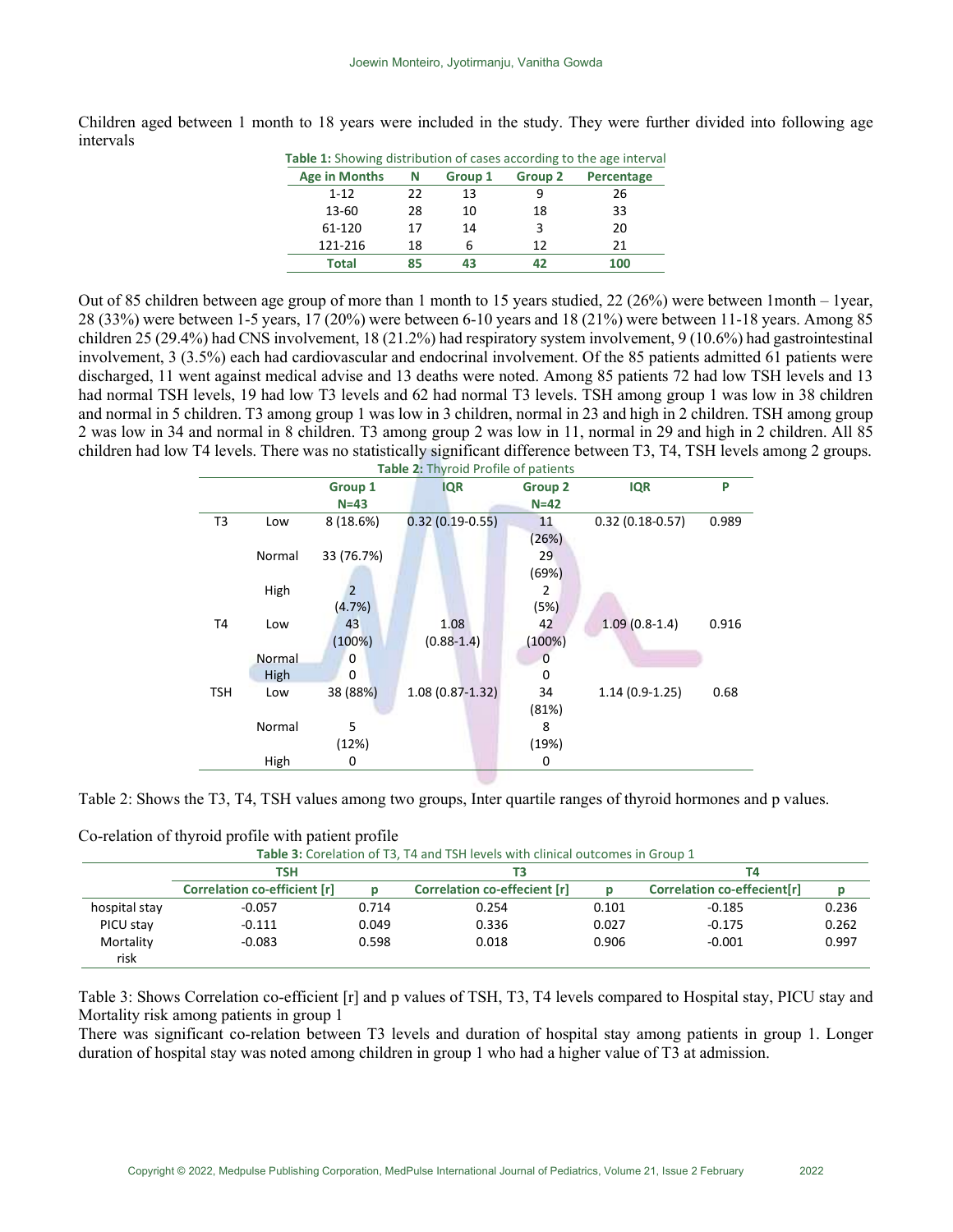| Table 4: Corelation of T3, T4 and TSH with clinical outcome of patients in group 2 |                                 |       |                                 |       |                                        |       |
|------------------------------------------------------------------------------------|---------------------------------|-------|---------------------------------|-------|----------------------------------------|-------|
|                                                                                    | TSH                             |       | ΤЗ                              |       | Τ4                                     |       |
|                                                                                    | Co-relation co-<br>effecient[r] | Ю     | Co-relation<br>co-effecient [r] | р     | <b>Correlation</b><br>co-effecient [r] |       |
| hospital stay                                                                      | $-0.122$                        | 0.442 | $-0.241$                        | 0.125 | $-0.344*$                              | 0.026 |
| PICU stay                                                                          | $-0.164$                        | 0.298 | $-0.263$                        | 0.092 | $-0.261$                               | 0.095 |
| Mortality<br>risk                                                                  | $-0.195$                        | 0.221 | $0.344*$                        | 0.028 | $0.495**$                              | 0.001 |

Table 4: Shows Correlation co-efficient [r] and p values of TSH, T3, T4 levels compared to hospital stay, PICU stay and Mortality risk among patients in group 2.

There was significant co-relation between T4 levels and duration of hospital stay. Lower the T4 levels at admission longer the duration of stay in hospital. There was also significant co-relation between T3 and T4 levels with mortality risk. Higher T3 and T4 levels (from the the baseline in our study) at admission was associated with increased risk of mortality.

# DISCUSSION

Alteration in thyroid hormone is often seen in patients with critical illnesses with no prior intrinsic thyroid disease. The non-thyroidal illness syndrome, also known as the low T3 syndrome or euthyroid sick syndrome, is a condition characterized by abnormal thyroid function tests encountered in patients with acute or chronic systemic illnesses. The reason behind the decreased fT3 levels in majority of the critically ill patients with non-thyroidal illness is the inhibition of 5'-monodeiodinase which leads to decreased conversion of T4 to T3. Several factors are involved in the inhibition of 5'-monodeiodinase including cytokines, circulating deiodenase inhibitors (free fatty acids), and glucocorticoid therapy. The reduced levels of TSH and fT4 are a sign of severe chronic illness and a prognostic marker of poor outcome.<sup>5</sup> In our study of the 100 samples collected, 85 were subjected to analysis. The rest were excluded due to sampling error and inadequate sampling. Of the 85 samples, 43 were put in group 1 and 42 were put in group 2. Children were separated into two groups based on PRISM-II score on admission. Children who had a score of more than 5 were grouped as cases and a score of  $\leq$ 5 were grouped as controls. Our study demonstrated low T4 (N-85, 100%) and low TSH (N-72, 84.7%) in the majority of the patients admitted to PICU. Subjects with low T4 levels had higher risk of mortality and morbity. Higher the baseline T4 level at admission to PICU was associated with increased risk of mortality among critically ill children (r- 0.356, p- 0.023). Low T4 levels co-related with PRISM-II score and mortality risk among critically ill children in PICU. It was also noted that serum T3 values among cases had a significant positive corelation with risk of mortality. Suvarna JC et al. also described similar findings in their study where in Serum T4 levels in children who suffered mortality was significantly lower as compared to children who survived. Patients with combined low T3 and T4 levels had a 30 times increased risk of mortality.<sup>8</sup> PRISM-II score at 24 hours and T4 levels can predict survival. They also noted that Low T3 and T4 values could predict mortality which

was similar to the findings in our study. Our study findings were similar to the findings of study done by Kiran et al. which demonstrated low T3 and T4 levels in critically sick children.<sup>3</sup> In our study we found that low T4 level at admission as the single most powerful predictor of mortality risk among the parameters of thyroid profile which has not been consistent with any other previous studies. Meyer et al. noted that fT4 levels decreased significantly in non-survivors which was very similar to the findings of our study.<sup>9</sup> Anna G et al. demonstrated that T3 and T4 levels were significantly low on admission in sick children which was similar to our study. However T3 levels were borderline normal in our patients.<sup>10</sup> Wang et al. demonstrated that T3 levels co-related well with APACHE score in adults. <sup>11</sup> Similar to this study, we found a significant co-relation between PRISM-II score and mortality risk. Study done by Kumar et al. showed similar findings as our study where in they demonstrated significantly low levels of T3, T4, TSH levels in critically ill children.<sup>12</sup> Kothiwale VA *et al.* noted that mean fT3 and TSH levels were reduced in non-survivors as compared to survivors, with increased mean fT4 levels in the nonsurvivors. APACHE II score was inversely correlated with fT3 and fT4 levels. Where as in our study we noted that mean T4 and TSH levels were low in most critically ill children and T4 levels co-related well with PRISM-II scores in critically ill children.<sup>5</sup> In our study we found that all children admitted to PICU had low T4 levels at admission. This could be due to the reason that our hospital being a tertiary care centre and a referral hospital received patients after a prolonged initial course of illness by which time the hypothalamo-pituitary axis is already suppressed and the body is unable to cope up with the metabolic needs during the illness.

### **CONCLUSION**

In our study we have noted that all 85 children enrolled in the study had a low T4 level from the baseline. 62 children (73%) had normal T3 (0.82-1.85 ng/mL), 19 children